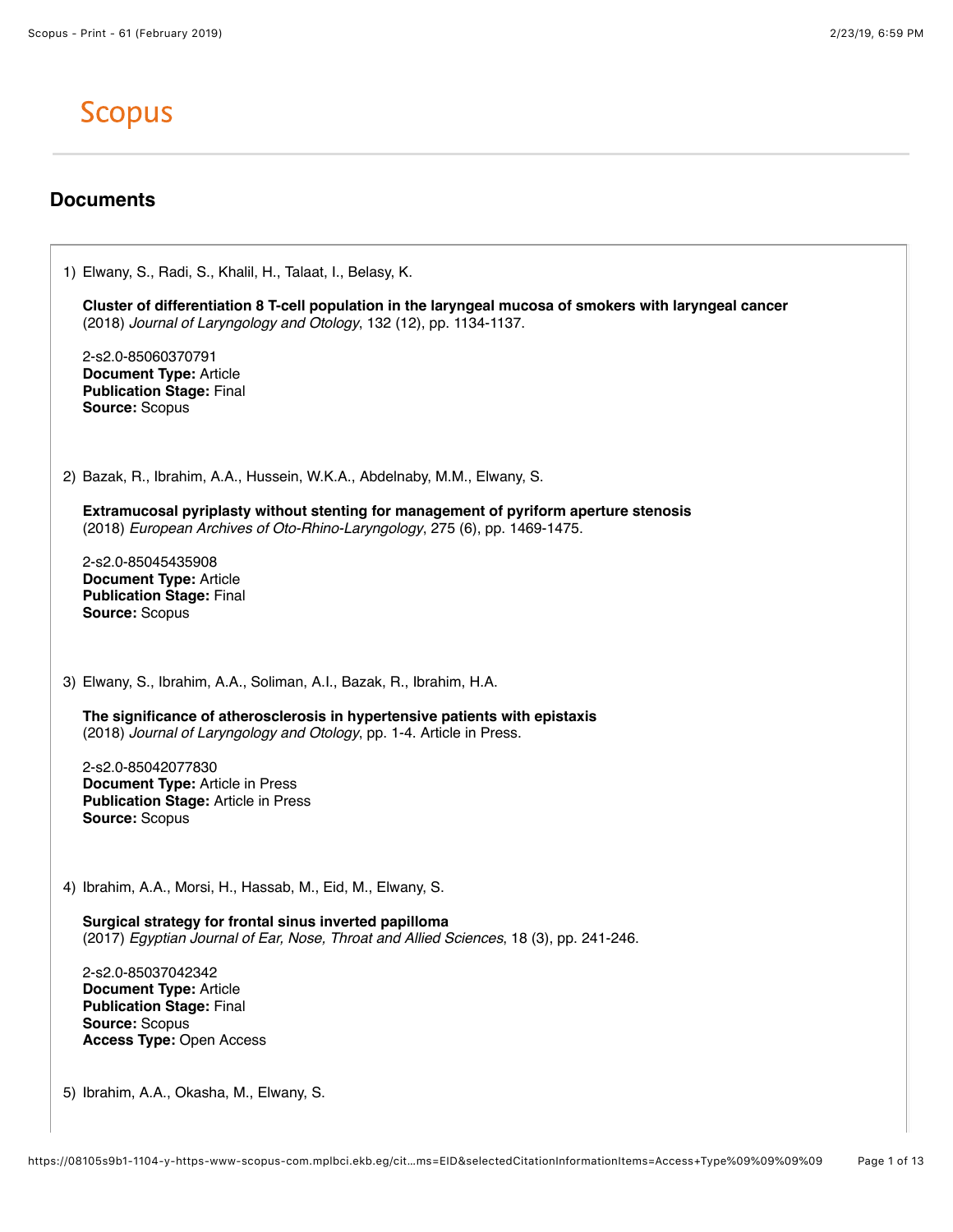**Endoscopic endonasal multilayer repair of traumatic CSF rhinorrhea** (2016) *European Archives of Oto-Rhino-Laryngology*, 273 (4), pp. 921-926. Cited 3 times.

2-s2.0-84960372588 **Document Type:** Article **Publication Stage:** Final **Source:** Scopus

6) Hussein, W.K.A., Baker, S.R., Ismail, A.S., Elwany, S.

**Crooked nose: The asymmetric face** (2015) *Egyptian Journal of Ear, Nose, Throat and Allied Sciences*, 16 (3), pp. 237-242.

2-s2.0-85006201146 **Document Type:** Article **Publication Stage:** Final **Source:** Scopus **Access Type:** Open Access

7) Hussein, W.K., Elwany, S., Montaser, M.

**Modified autospreader flap for nasal valve support: Utilizing the spring effect of the upper lateral cartilage** (2015) *European Archives of Oto-Rhino-Laryngology*, 272 (2), pp. 497-504. Cited 5 times.

2-s2.0-84921938728 **Document Type:** Article **Publication Stage:** Final **Source:** Scopus

8) Bazak, R., Ressl, J., Raha, S., Doty, C., Liu, W., Wanzer, B., Salam, S.A., Elwany, S., Paunesku, T., Woloschak, G.E.

**Cytotoxicity and DNA cleavage with core-shell nanocomposites functionalized by a KH domain DNA binding peptide**

(2013) *Nanoscale*, 5 (23), pp. 11394-11399. Cited 8 times.

2-s2.0-84887418788 **Document Type:** Article **Publication Stage:** Final **Source:** Scopus

9) Elwany, S., Saeed, Y.H., Talaat, I.

**Effects of passive smoking on adult nasal respiratory mucosa** (2013) *The Journal of laryngology and otology*, 127 (10), pp. 977-981.

2-s2.0-84927170474 **Document Type:** Article **Publication Stage:** Final **Source:** Scopus

10) Elwany, S., Ibrahim, A.A., Mandour, Z., Talaat, I.

**Effect of passive smoking on the ultrastructure of the nasal mucosa in children**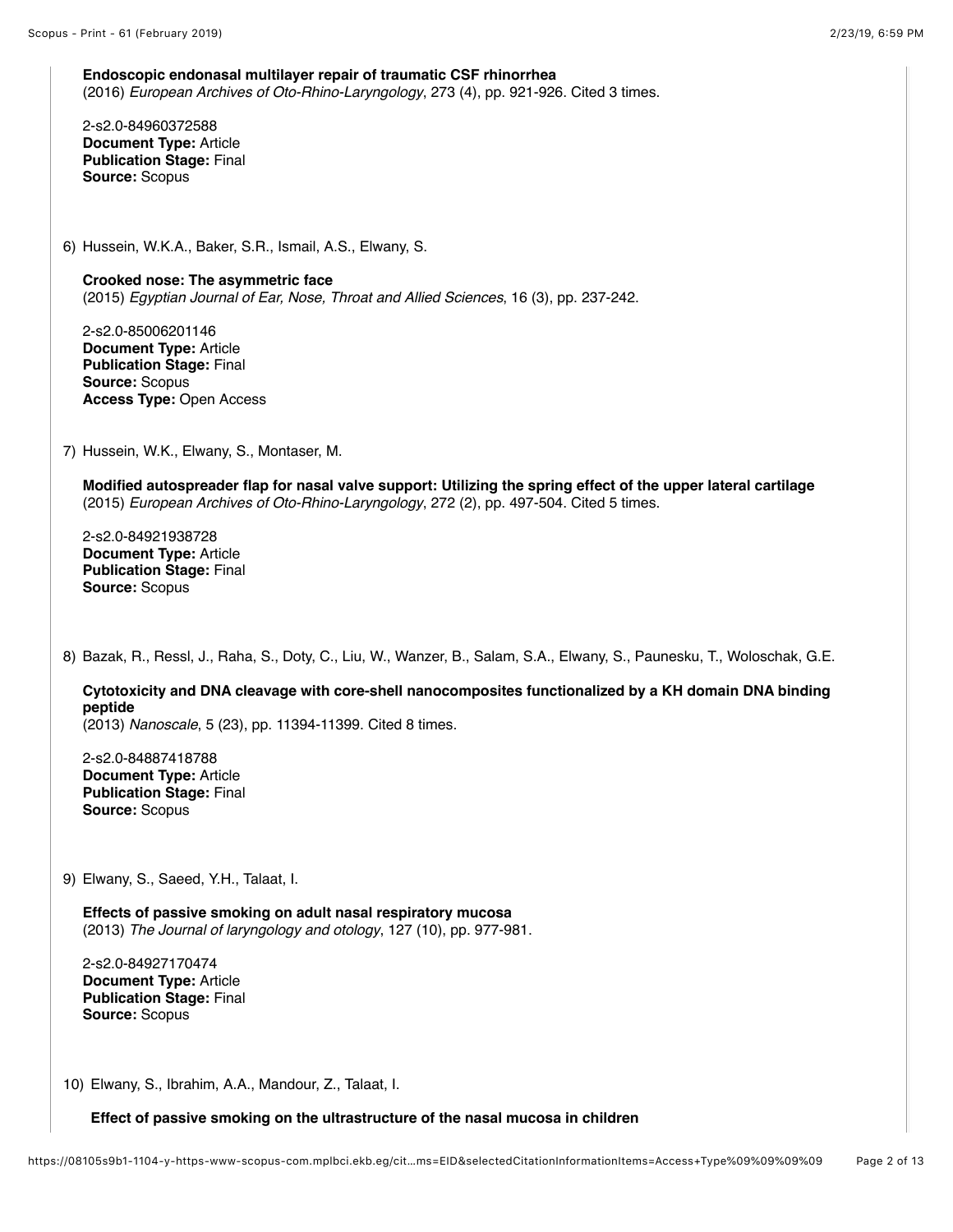(2012) *Laryngoscope*, 122 (5), pp. 965-969. Cited 13 times.

2-s2.0-84859918926 **Document Type:** Article **Publication Stage:** Final **Source:** Scopus

11) Elwany, S., Mandour, Z.

**Extended sublabial vestibulotomy (ESV) approach for inverted papilloma** (2012) *Egyptian Journal of Ear, Nose, Throat and Allied Sciences*, 13 (1), pp. 1-6.

2-s2.0-84942077108 **Document Type:** Article **Publication Stage:** Final **Source:** Scopus **Access Type:** Open Access

12) El-Fiki, M.E., Aly, A., Elwany, S.

**Binasal endoscopic approach to the sellar region: Experience and outcome analysis of 80 cases** (2012) *Journal of Neurological Surgery, Part B: Skull Base*, 73 (4), pp. 287-291. Cited 3 times.

2-s2.0-84904361744 **Document Type:** Article **Publication Stage:** Final **Source:** Scopus

13) Elwany, S., Helmy, S.A.S., El-Reweny, E.M., Harfoush, R., Sobhy, A.

**Endoscopically directed middle meatal cultures vs computed tomographic scans in the diagnosis of bacterial sinusitis in intensive care units**

(2012) *Journal of Critical Care*, 27 (3), pp. 315.e1-315.e5. Cited 5 times.

2-s2.0-84861201924 **Document Type:** Article **Publication Stage:** Final **Source:** Scopus

14) Elwany, S., El-Medany, A., Omran, A., Mandour, Z., El-Salam, A.A.

**Relationship between bacteriology of the adenoid core and middle meatus in children with sinusitis** (2011) *Journal of Laryngology and Otology*, 125 (3), pp. 279-281. Cited 12 times.

2-s2.0-79957523333 **Document Type:** Article **Publication Stage:** Final **Source:** Scopus

15) Elwany, S., Medanni, A., Eid, M., Aly, A., El-Daly, A., Ammar, S.R.

**Radiological observations on the olfactory fossa and ethmoid roof** (2010) *Journal of Laryngology and Otology*, 124 (12), pp. 1251-1256. Cited 16 times.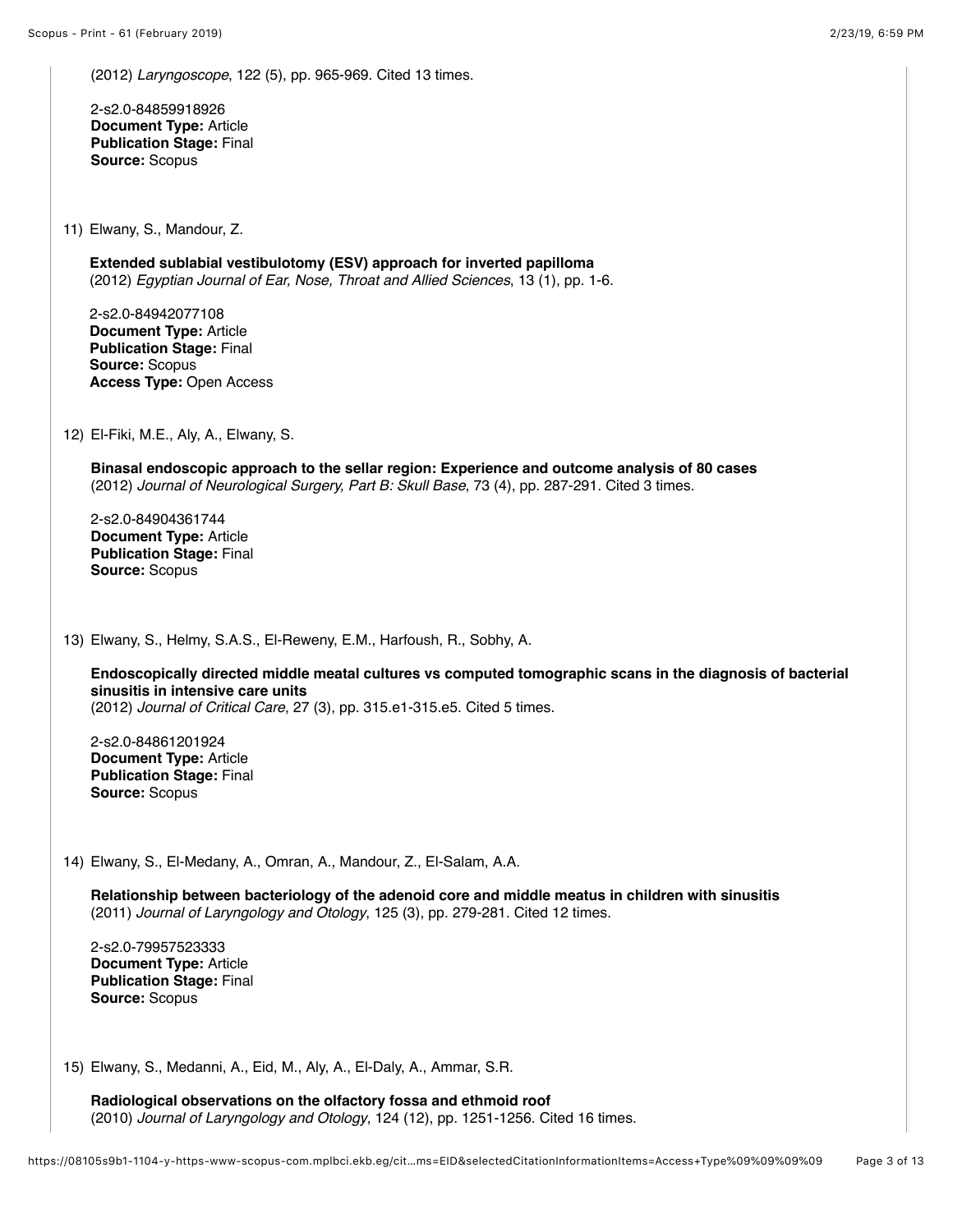2-s2.0-78649965498 **Document Type:** Article **Publication Stage:** Final **Source:** Scopus

16) Elwany, S., Al-Medany, A.M., Khalifa, H.M., Salam, S.A., Soliman, A., El-Kheir, O.A.

**The nasal seromucinous glands after endoscopic sphenopalatine artery coagulation** (2009) *European Archives of Oto-Rhino-Laryngology*, 266 (9), pp. 1417-1422. Cited 3 times.

2-s2.0-68549136823 **Document Type:** Article **Publication Stage:** Final **Source:** Scopus

17) Elwany, S., Salam, S.A., Soliman, A., Medanni, A., Talaat, E.

**The septal body revisited** (2009) *Journal of Laryngology and Otology*, 123 (3), pp. 303-308. Cited 12 times.

2-s2.0-67649297348 **Document Type:** Article **Publication Stage:** Final **Source:** Scopus

18) Elwany, S., Nour, Y.A., Magdy, E.A.

**Does laryngopharyngeal reflux affect healing and recovery after tonsillectomy?** (2008) *Journal of Laryngology and Otology*, 122 (6), pp. 603-608. Cited 12 times.

2-s2.0-44449143360 **Document Type:** Article **Publication Stage:** Final **Source:** Scopus

19) Magdy, E.A., Elwany, S., El-Daly, A.S., Abdel-Hadi, M., Morshedy, M.A.

**Coblation tonsillectomy: A prospective, double-blind, randomised, clinical and histopathological comparison with dissection-ligation, monopolar electrocautery and laser tonsillectomies** (2008) *Journal of Laryngology and Otology*, 122 (3), pp. 282-290. Cited 39 times.

2-s2.0-40549131585 **Document Type:** Article **Publication Stage:** Final **Source:** Scopus

20) Sahin-Yilmaz, A., Pinto, J.M., DeTineo, M., Elwany, S., Naclerio, R.M.

**Familial aggregation of nasal conditioning capacity** (2007) *Journal of Applied Physiology*, 103 (3), pp. 1078-1081. Cited 6 times.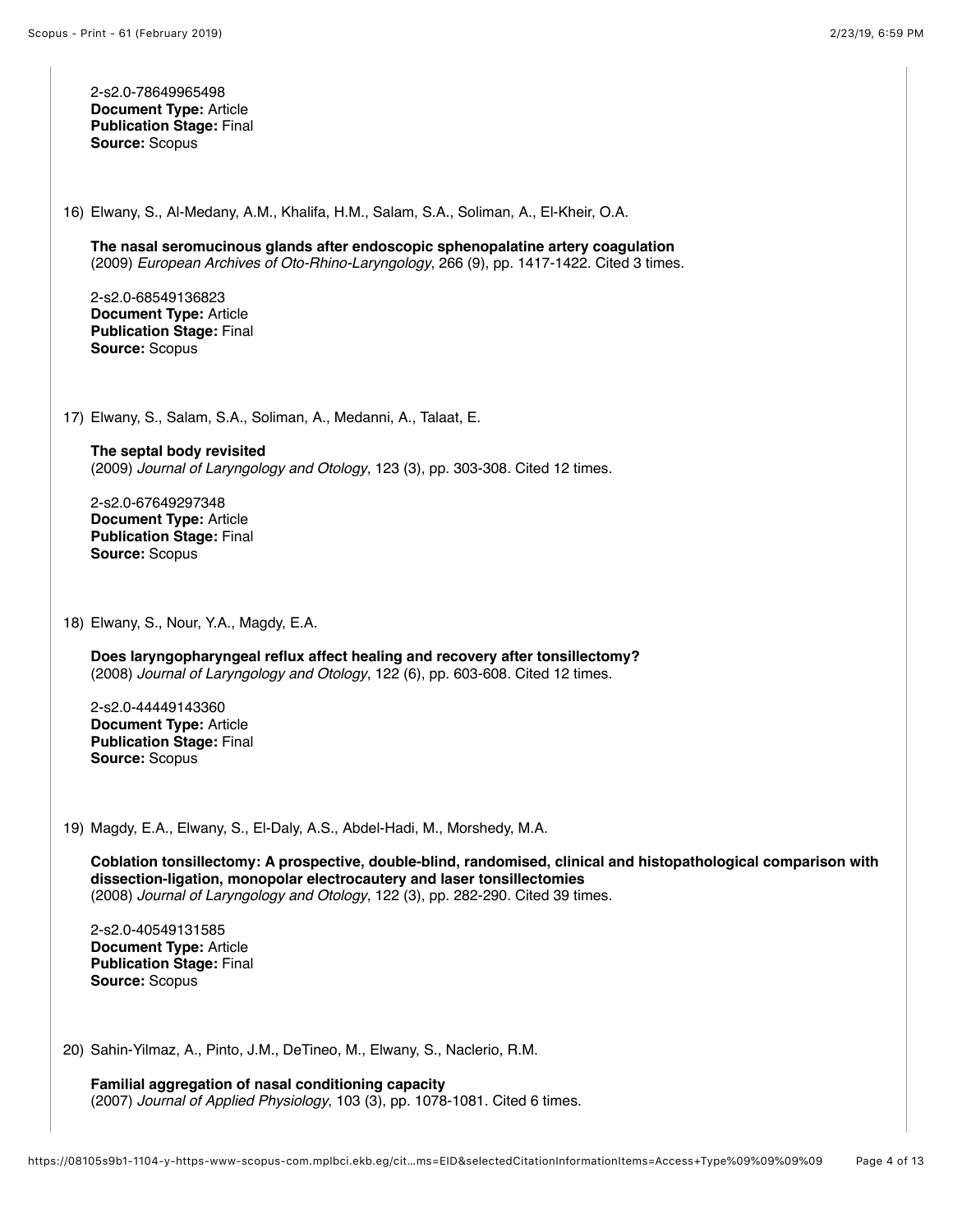Scopus - Print - 61 (February 2019) 2/23/19, 6)59 PM 2-s2.0-34548404211 **Document Type:** Article **Publication Stage:** Final **Source:** Scopus 21) Pinto, J.M., Elwany, S., Baroody, F.M., Naclerio, R.M. **Effects of saline sprays on symptoms after endoscopic sinus surgery** (2006) *American Journal of Rhinology*, 20 (2), pp. 191-196. Cited 33 times. 2-s2.0-33646261403 **Document Type:** Article **Publication Stage:** Final **Source:** Scopus 22) Mandour, M., Remacle, M., Van De Heyning, P., Elwany, S., Tantawy, A., Gaafar, A. **Chronic subglottic and tracheal stenosis: Endoscopic management vs. surgical reconstruction** (2003) *European Archives of Oto-Rhino-Laryngology*, 260 (7), pp. 374-380. Cited 27 times. 2-s2.0-0042330029 **Document Type:** Article **Publication Stage:** Final **Source:** Scopus 23) Elwany, S., Bassyouni, M., Morad, F. **Some risk factors for refractory chronic sinusitis: An immunohistochemical and electron microscopic study** (2002) *Journal of Laryngology and Otology*, 116 (2), pp. 112-115. Cited 12 times. 2-s2.0-0036161893 **Document Type:** Article **Publication Stage:** Final **Source:** Scopus 24) Elwany, S., Abdel-Salaam, S. **Treatment of rhinitis medicamentosa with fluticasone propionate - An experimental study** (2001) *European Archives of Oto-Rhino-Laryngology*, 258 (3), pp. 116-119. Cited 15 times. 2-s2.0-0035095946 **Document Type:** Article **Publication Stage:** Final **Source:** Scopus 25) Elwany, S., Thabet, H. **Endoscopic carbon dioxide laser turbinoplasty** (2001) *Journal of Laryngology and Otology*, 115 (3), pp. 190-193. Cited 4 times. 2-s2.0-0035098530 **Document Type:** Article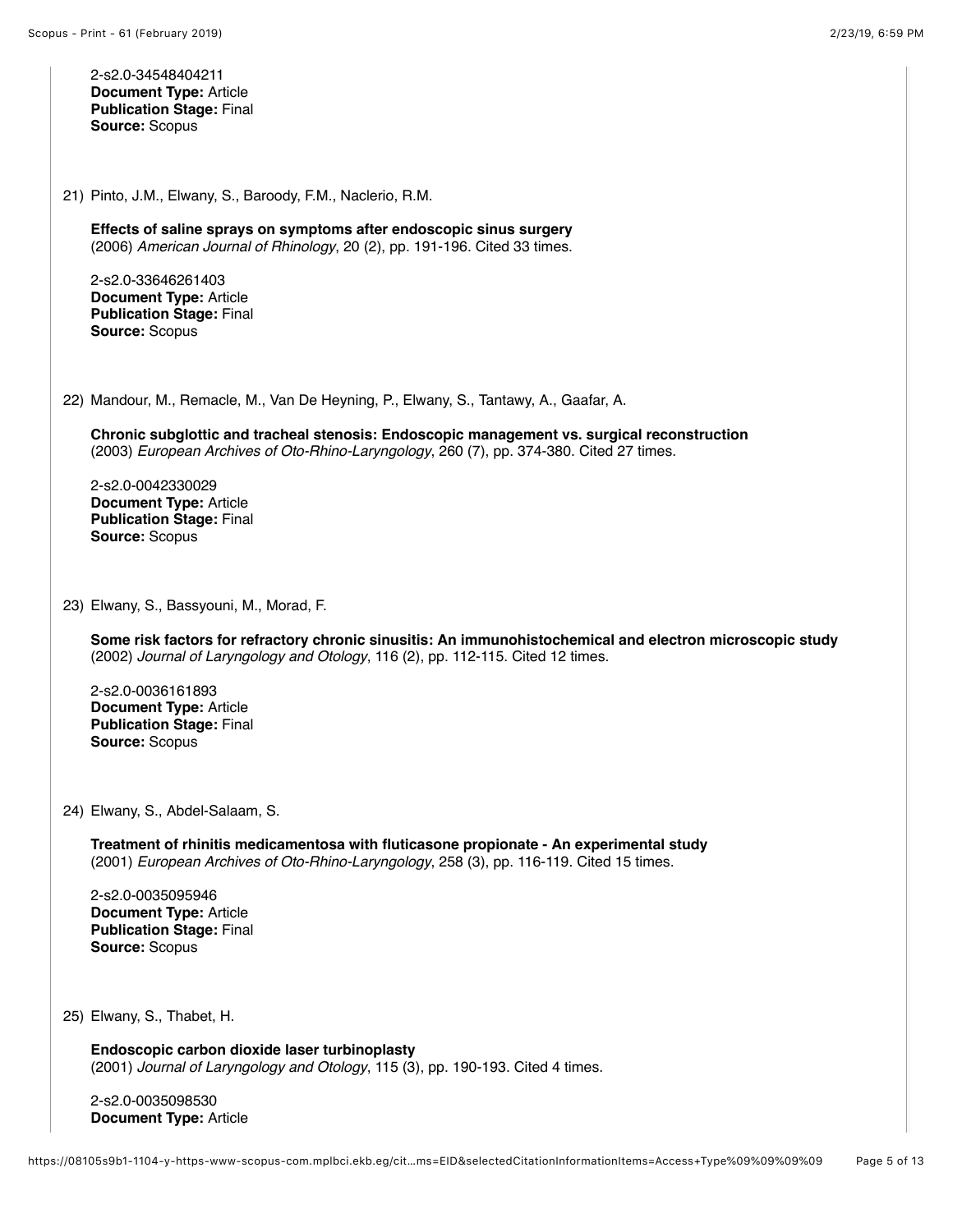**Publication Stage:** Final **Source:** Scopus

26) Elwany, S., Elsaeid, I., Thabet, H.

**Endoscopic anatomy of the sphenoid sinus** (1999) *Journal of Laryngology and Otology*, 113 (2), pp. 122-126. Cited 31 times.

2-s2.0-0032977656 **Document Type:** Article **Publication Stage:** Final **Source:** Scopus

27) Elwany, S., Salaam, S.A.

**Laser surgery for allergic rhinitis: The effect on seromucinous glands** (1999) *Otolaryngology - Head and Neck Surgery*, 120 (5), pp. 742-744. Cited 14 times.

2-s2.0-0032907497 **Document Type:** Article **Publication Stage:** Final **Source:** Scopus

28) Elwany, S., Gaimaee, R., Fattah, H.A.

**Radiofrequency bipolar submucosal diathermy of the inferior turbinates** (1999) *American Journal of Rhinology*, 13 (2), pp. 145-149. Cited 39 times.

2-s2.0-0033090146 **Document Type:** Article **Publication Stage:** Final **Source:** Scopus

29) Elwany, S., Hisham, M., Gamaee, R.

**The effect of endoscopic sinus surgery on mucociliary clearance in patients with chronic sinusitis** (1998) *European Archives of Oto-Rhino-Laryngology*, 255 (10), pp. 511-514. Cited 25 times.

2-s2.0-0032441776 **Document Type:** Article **Publication Stage:** Final **Source:** Scopus

30) Elwany, S., Bassiouny, M.

**Topical levocabastine for the treatment of perennial allergic rhinitis** (1997) *Journal of Laryngology and Otology*, 111 (10), pp. 935-940.

2-s2.0-0030775375 **Document Type:** Article **Publication Stage:** Final **Source:** Scopus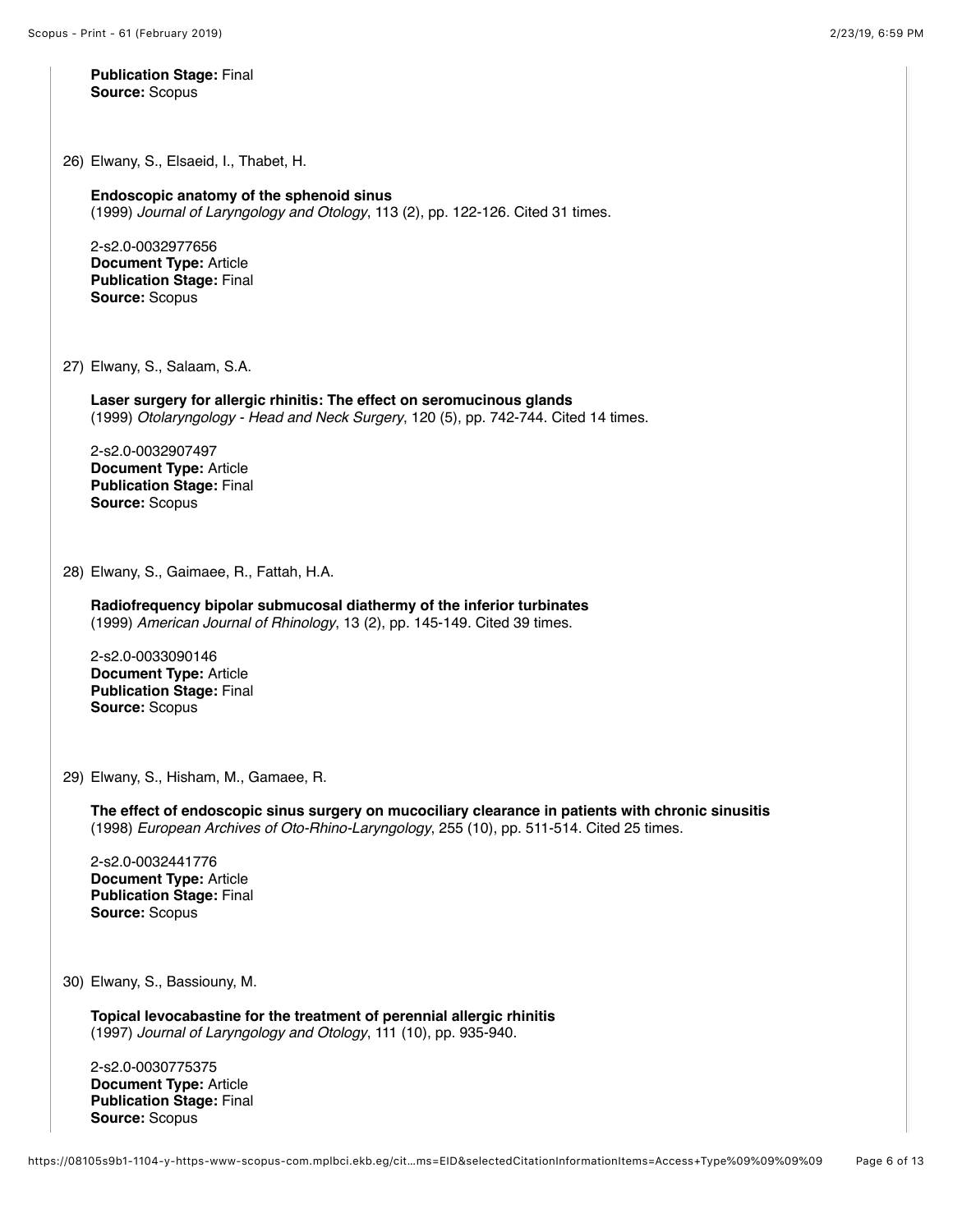31) Elwany, S., Abdel-Moneim, M.H. **Carbon dioxide laser turbinectomy. An electron microscopic study** (1997) *Journal of Laryngology and Otology*, 111 (10), pp. 931-934. Cited 28 times. 2-s2.0-0030732159 **Document Type:** Article **Publication Stage:** Final **Source:** Scopus 32) Elwany, S. **Endoscopic control of posterior epistaxis** (1996) *Journal of Laryngology and Otology*, 110 (5), pp. 432-434. Cited 21 times. 2-s2.0-0030138829 **Document Type:** Article **Publication Stage:** Final **Source:** Scopus 33) Elwany, S., Thabet, H. **Obstruction of the nasal valve** (1996) *Journal of Laryngology and Otology*, 110 (3), pp. 221-224. Cited 42 times. 2-s2.0-0029961036 **Document Type:** Article **Publication Stage:** Final **Source:** Scopus 34) Elwany, S. **Pathology of the eustachian tube in otitis media: An electron microscopic study** (1993) *The Journal of Laryngology & Otology*, 107 (7), pp. 651-655. Cited 2 times. 2-s2.0-0027179072 **Document Type:** Article **Publication Stage:** Final **Source:** Scopus 35) Talaat, A.M., Elwany, S., Awwad, A., Oteifa, M. **Oropharyngeal bacterial flora before and after tonsillectomy** (1991) *Pakistan Journal of Otolaryngology*, 7 (1), pp. 4-7. 2-s2.0-0026057880 **Document Type:** Article **Publication Stage:** Final **Source:** Scopus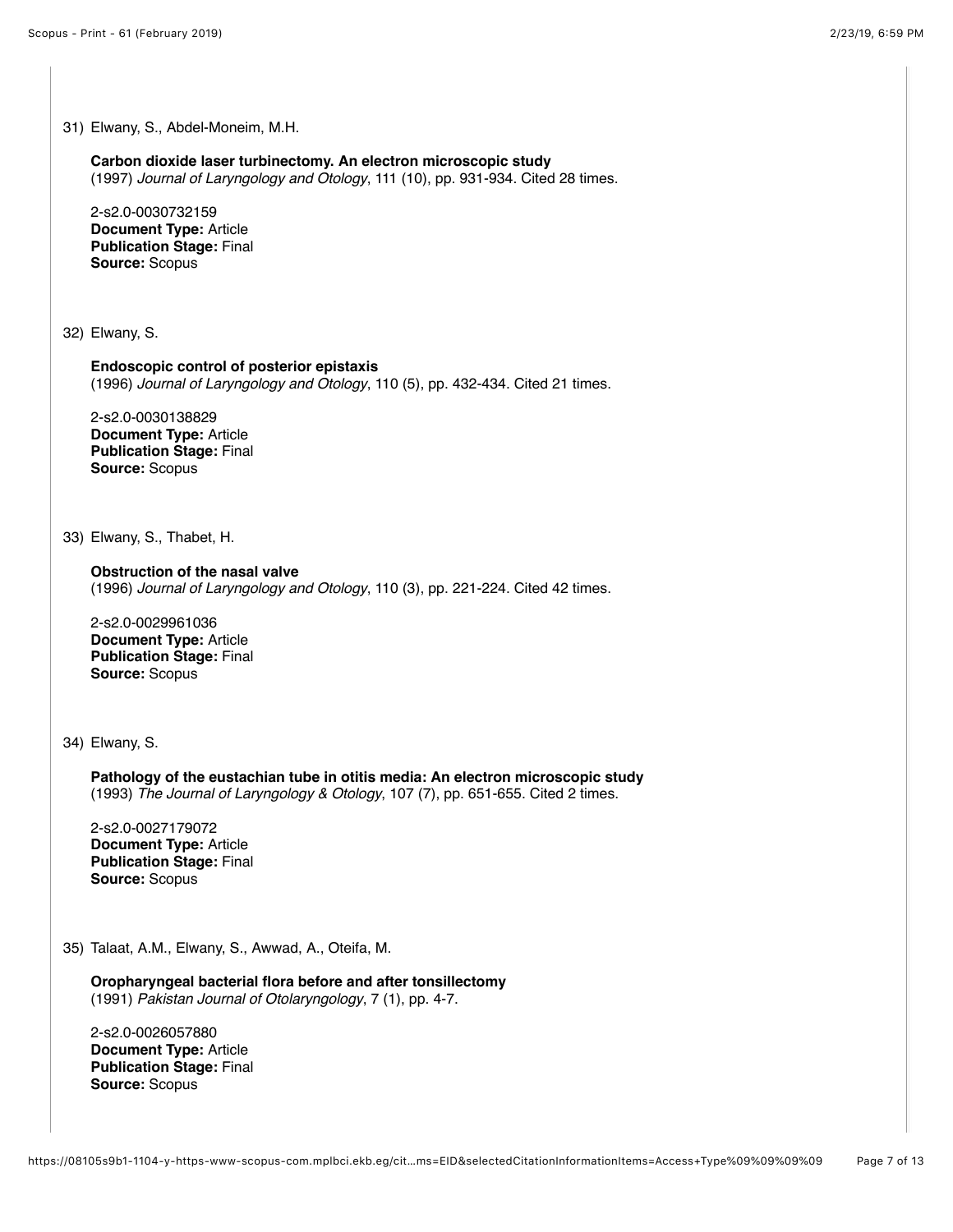36) Elwany, S.

**Tympanic neurectomy: Its effects on the seromucinous glands of the middle ear of cats** (1990) *ORL*, 52 (5), pp. 292-296. Cited 1 time.

2-s2.0-0025123306 **Document Type:** Article **Publication Stage:** Final **Source:** Scopus

37) Elwany, S.

**Inferior turbinectomy: Comparison of four techniques** (1990) *The Journal of Laryngology & Otology*, 104 (3), pp. 206-209. Cited 104 times.

2-s2.0-0025241763 **Document Type:** Article **Publication Stage:** Final **Source:** Scopus

38) Talaat, A.M., Bahgat, Y.S., El-Ghazzawy, E., Elwany, S.

## **Nasopharyngeal bacterial flora before and after adenoidectomy**

(1989) *The Journal of Laryngology & Otology*, 103 (4), pp. 372-374. Cited 13 times.

2-s2.0-0024517529 **Document Type:** Article **Publication Stage:** Final **Source:** Scopus

39) Elwany, S.

**Ultrastructural observations on primary atrophic rhinitis. Effect of partial closure of the nostril** (1988) *ORL*, 50 (6), pp. 389-396. Cited 9 times.

2-s2.0-0023700111 **Document Type:** Article **Publication Stage:** Final **Source:** Scopus

40) Elwany, S.

**Auditory brain stem responses (ABR) in patients with acute severe closed head injuries the use of a grading system**

(1988) *The Journal of Laryngology & Otology*, 102 (9), pp. 755-759. Cited 10 times.

2-s2.0-0023731383 **Document Type:** Article **Publication Stage:** Final **Source:** Scopus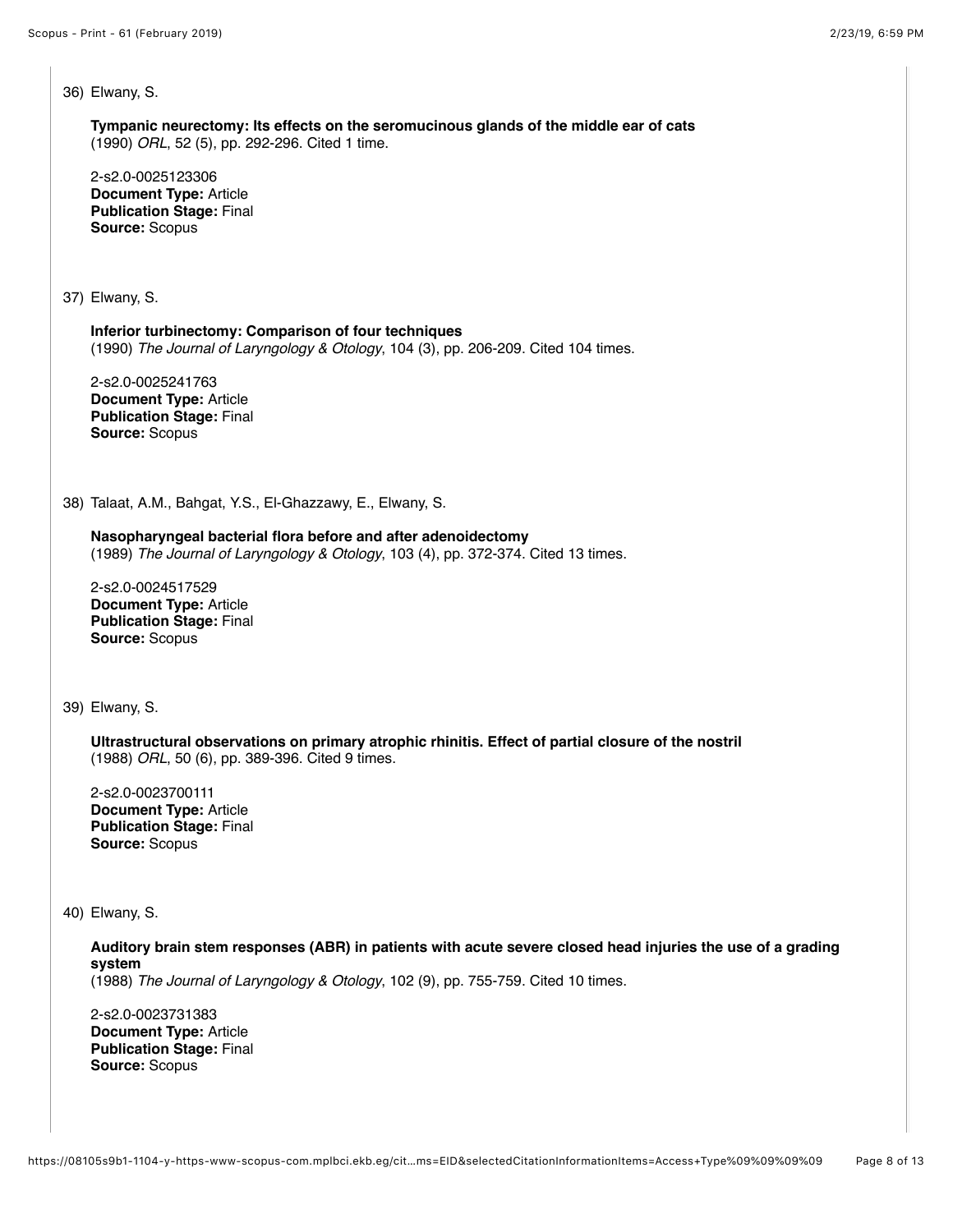41) Elwany, S., Kamel, T.

**Sensorineural hearing loss in sickle cell crisis** (1988) *Laryngoscope*, 98 (4), pp. 386-389. Cited 18 times.

2-s2.0-0023894725 **Document Type:** Article **Publication Stage:** Final **Source:** Scopus

42) Elwany, S., Mekhamer, A.

**Effect of nasotracheal intubation on nasal mucociliary clearance** (1987) *British Journal of Anaesthesia*, 59 (6), pp. 755-759. Cited 4 times.

2-s2.0-0023257489 **Document Type:** Article **Publication Stage:** Final **Source:** Scopus **Access Type:** Open Access

43) Elwany, S.

**The adenoidal-nasopharyngeal ratio (AN ratio) Its validity in selecting children for adenoidectomy** (1987) *The Journal of Laryngology & Otology*, 101 (6), pp. 569-573. Cited 41 times.

2-s2.0-0023243912 **Document Type:** Article **Publication Stage:** Final **Source:** Scopus

44) Elwany, S., Bumsted, R.

**Ultrastructural observations on vasomotor rhinitis** (1987) *ORL*, 49 (4), pp. 199-205. Cited 14 times.

2-s2.0-0023493538 **Document Type:** Article **Publication Stage:** Final **Source:** Scopus

45) Talaat, M., Angelo, A., Talaat, A.M., Elwany, S., Kelada, I., Thabet, H.

**Histologic and histochemical study of effects of anabolic steroids on the female larynx** (1987) *Annals of Otology, Rhinology & Laryngology*, 96 (4), pp. 468-471. Cited 19 times.

2-s2.0-0023503216 **Document Type:** Article **Publication Stage:** Final **Source:** Scopus

46) Elwany, S., El Garf, A., Kamel, T.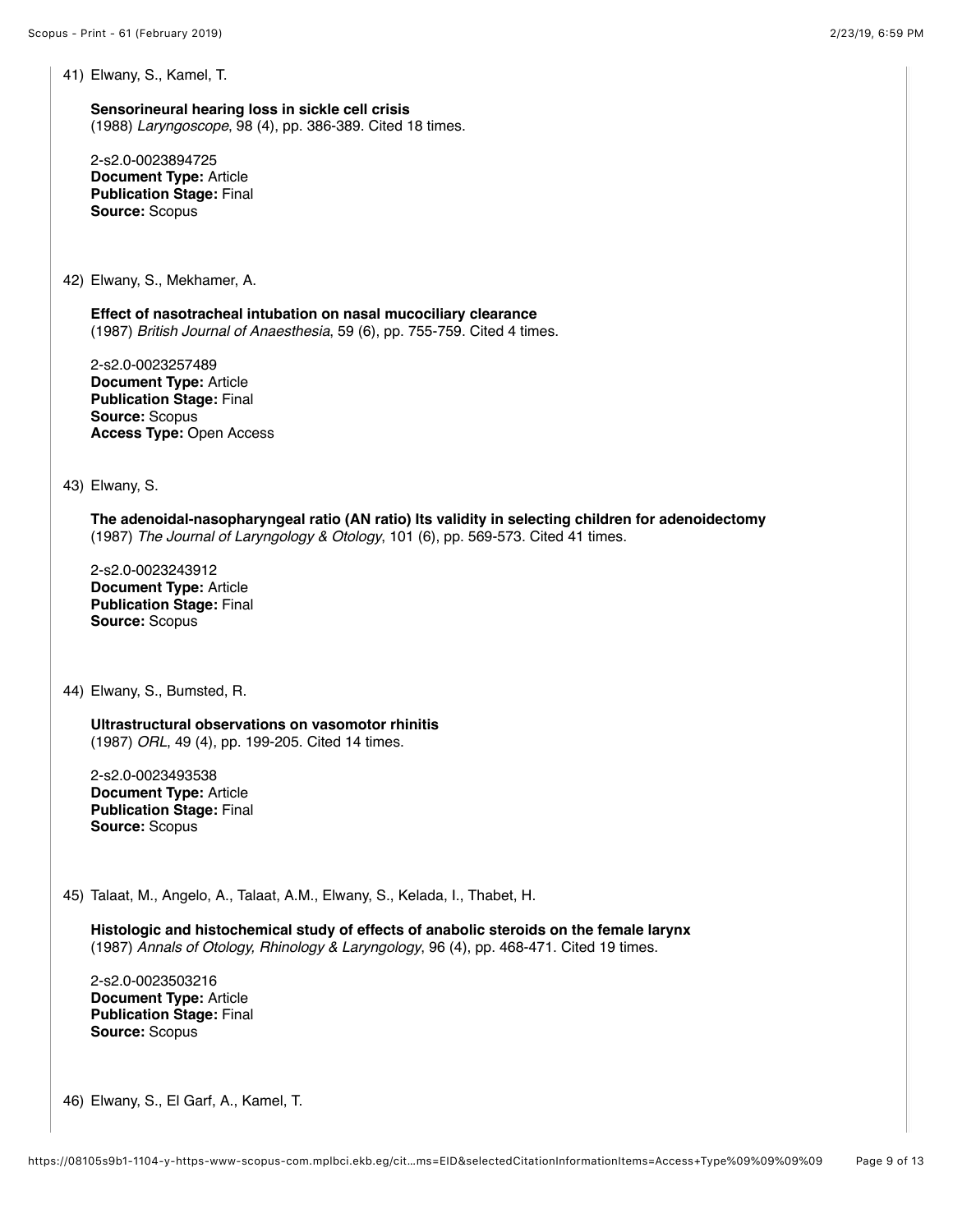**Hearing and middle ear function in rheumatoid arthritis** (1986) *Journal of Rheumatology*, 13 (5), pp. 878-881. Cited 48 times.

2-s2.0-0023028682 **Document Type:** Article **Publication Stage:** Final **Source:** Scopus

47) Elwany, S.

**Pneumatic nasal catheters: Advantages and drawbacks** (1986) *The Journal of Laryngology & Otology*, 100 (6), pp. 641-648. Cited 21 times.

2-s2.0-0022479948 **Document Type:** Article **Publication Stage:** Final **Source:** Scopus

48) Elwany, S.

**Histothemical study of cartilage autografts in tympanoplasty** (1985) *The Journal of Laryngology & Otology*, 99 (7), pp. 637-642. Cited 18 times.

2-s2.0-0021968472 **Document Type:** Article **Publication Stage:** Final **Source:** Scopus

49) Elwany, S.

**Brain stem auditory evoked potentials in patients with the lateral medullary (Wallenberg's) syndrome** (1985) *ORL*, 47 (2), pp. 90-94. Cited 5 times.

2-s2.0-0021954247 **Document Type:** Article **Publication Stage:** Final **Source:** Scopus

50) Elwany, S.

**Delayed ultrastructural radiation induced changes in the human mesotympanic middle ear mucosa** (1985) *The Journal of Laryngology & Otology*, 99 (4), pp. 343-353. Cited 32 times.

2-s2.0-0021822469 **Document Type:** Article **Publication Stage:** Final **Source:** Scopus

51) Elwany, S., Abdel-Kreim, A., Talaat, M.

**Relevance of the conventional Waters' view in evaluating chronic bacterial maxillary sinusitis** (1985) *The Journal of Laryngology & Otology*, 99 (12), pp. 1233-1244. Cited 5 times.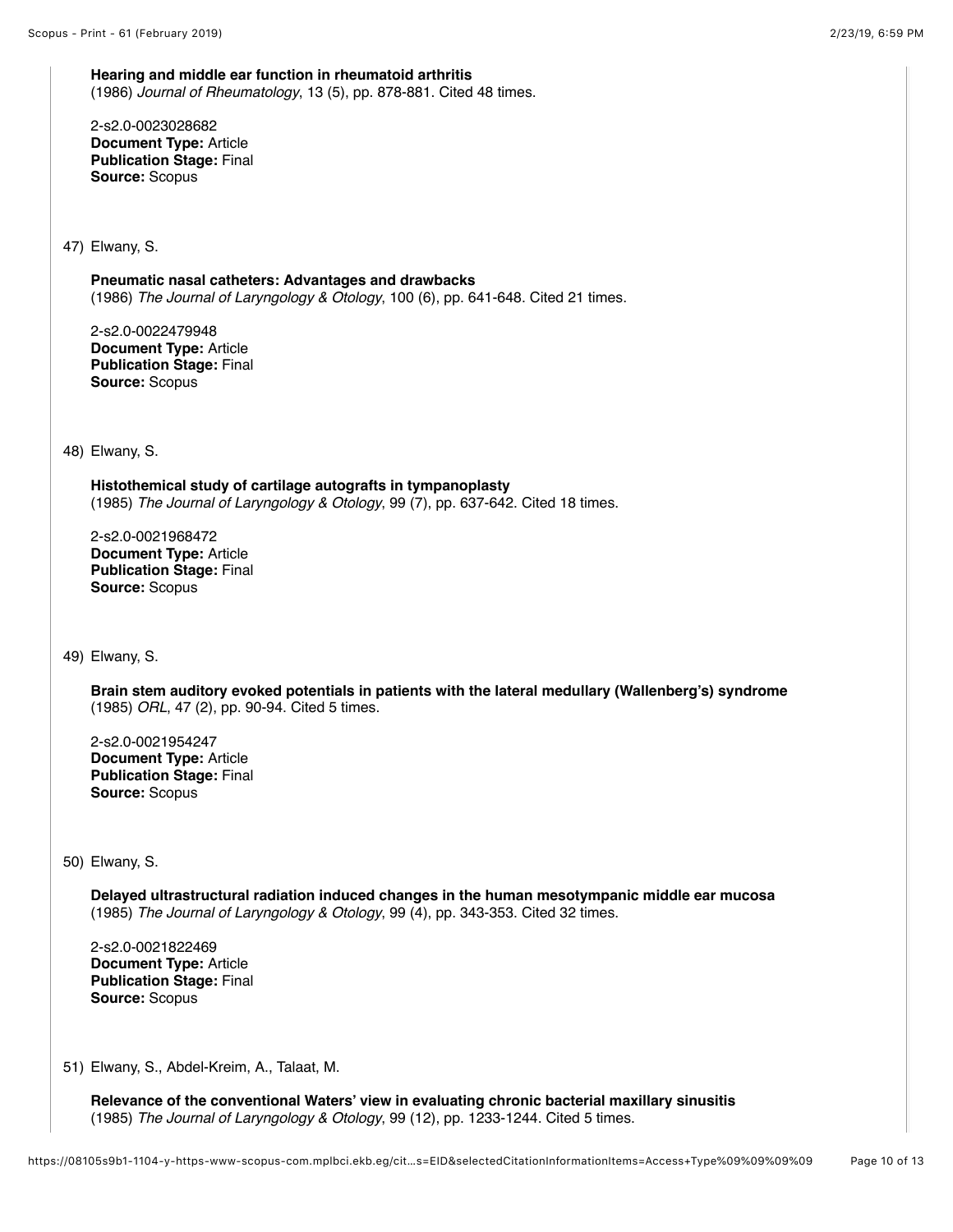2-s2.0-0022341275 **Document Type:** Article **Publication Stage:** Final **Source:** Scopus

52) Toppozada, H., Talaat, M., Elwany, S.

**The human respiratory nasal mucosa in nasal syphilis an ultra-microscopic study** (1985) *Acta Oto-Laryngologica*, 99 (3-4), pp. 272-279. Cited 1 time.

2-s2.0-0021811727 **Document Type:** Article **Publication Stage:** Final **Source:** Scopus

53) Toppozada, M., El-Ghazzawi, I., Elwany, S., Toppozada, H.H.

**The human respiratory nasal mucosa in females using contraceptive pills an ultramicroscopic and histochemical study** (1984) *The Journal of Laryngology & Otology*, 98 (1), pp. 43-51. Cited 53 times.

2-s2.0-0021363918 **Document Type:** Article **Publication Stage:** Final **Source:** Scopus

54) Elwany, S., Talaat, M., Kamel, N., Stephanos, W., Hospital, F.

**A histochemical and electron microscopic study** (1984) *The Journal of Laryngology & Otology*, 98 (9), pp. 879-886. Cited 5 times.

2-s2.0-0021123416 **Document Type:** Article **Publication Stage:** Final **Source:** Scopus

55) Elwany, S.S., Stephanos, W.M.

**Rhinitis medicamentosa. An experimental histopathological and histochemical study** (1983) *ORL*, 45 (4), pp. 187-194. Cited 28 times.

2-s2.0-0020546544 **Document Type:** Article **Publication Stage:** Final **Source:** Scopus

56) Elwany, S., Toppozada, M.

**The Effects of Topical Dinoprostone on the Nasal Vasculature: A Study of Patients With Allergic Rhinitis** (1983) *Archives of Otolaryngology*, 109 (12), pp. 815-817. Cited 2 times.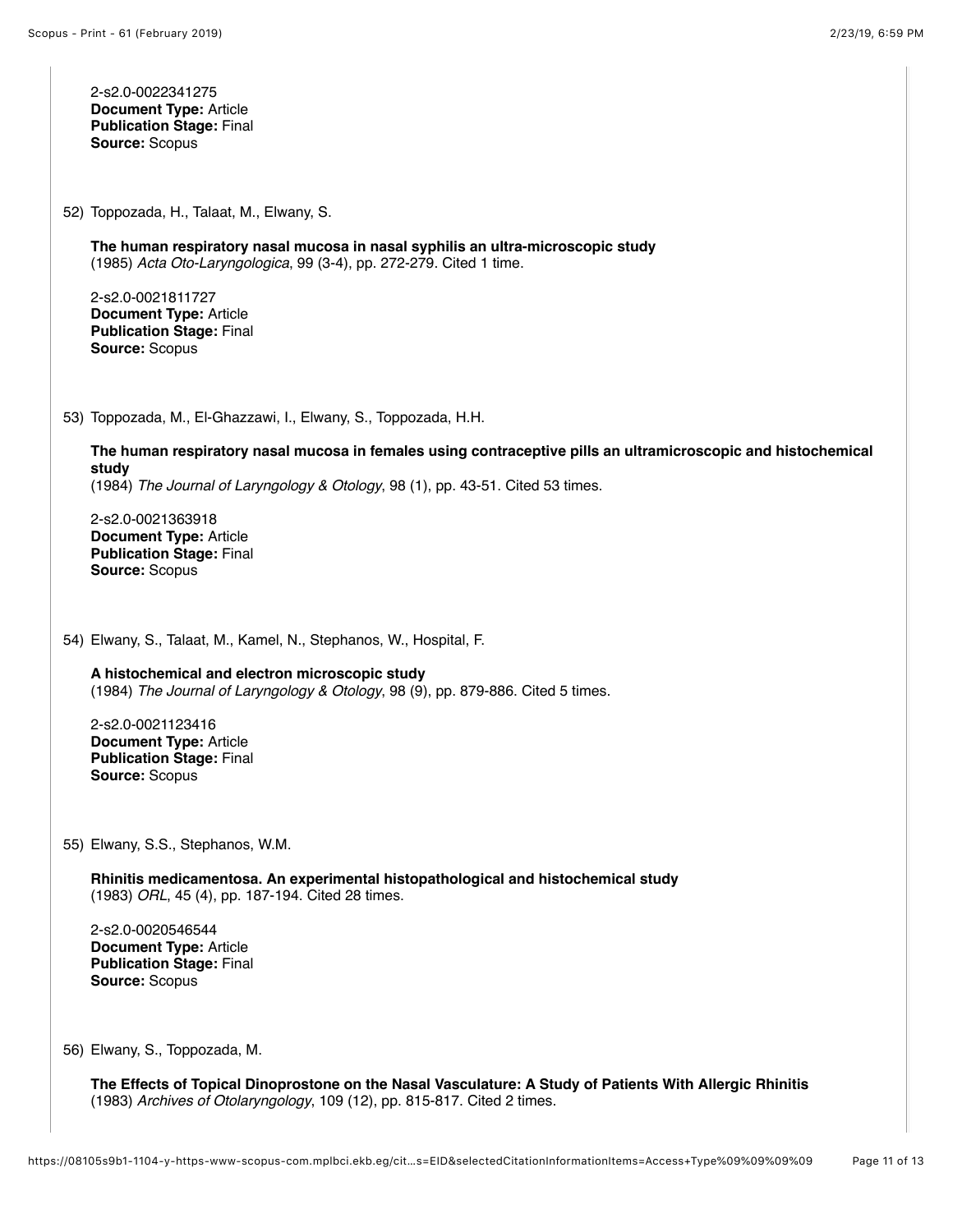Scopus - Print - 61 (February 2019) 2/23/19, 6)59 PM 2-s2.0-0021085704 **Document Type:** Article **Publication Stage:** Final **Source:** Scopus 57) Talaat, M., Gafaar, H., Talaat, A.M., Elwany, S. **Ceruminous glands in otosclerosis: A histopathological and histochemical study** (1983) *ORL*, 45 (1), pp. 20-28. Cited 1 time. 2-s2.0-0020657592 **Document Type:** Article **Publication Stage:** Final **Source:** Scopus 58) Elwany, S., Talaat, M., Talaat, V., Helmy, A. **Allergic nasal mucosa following topical treatment with beclomethasone dipropionate (bdp) aerosol electron microsopic study** (1983) *The Journal of Laryngology & Otology*, 97 (2), pp. 165-176. Cited 7 times. 2-s2.0-0020522586 **Document Type:** Article **Publication Stage:** Final **Source:** Scopus 59) Yacout, Y.M., Talaat, M., Eltnahass, M., Gunied, A., Elwany, S. **Surgical anatomy of the sphenoid sinus** (1983) *The Journal of Laryngology & Otology*, 97 (3), pp. 227-241. Cited 42 times. 2-s2.0-0020531337 **Document Type:** Article **Publication Stage:** Final **Source:** Scopus 60) Toppozada, H., Michaels, L., Toppozada, M., El-Ghazzawi, I., Talaat, M., Elwany, S., Toppozada, H.H. **An electron microscopic and histochemical study** (1982) *The Journal of Laryngology & Otology*, 96 (7), pp. 613-626. Cited 75 times. 2-s2.0-0020321856 **Document Type:** Article **Publication Stage:** Final **Source:** Scopus 61) Toppozada, H., Michaels, L., Toppozada, M., El-Ghazzawi, E., Talaat, A., Elwany, S. **The human nasal mucosa in the menstrual cycle: A histochemical and electron microscopic study** (1981) *The Journal of Laryngology & Otology*, 95 (12), pp. 1237-1247. Cited 27 times. 2-s2.0-0019811025